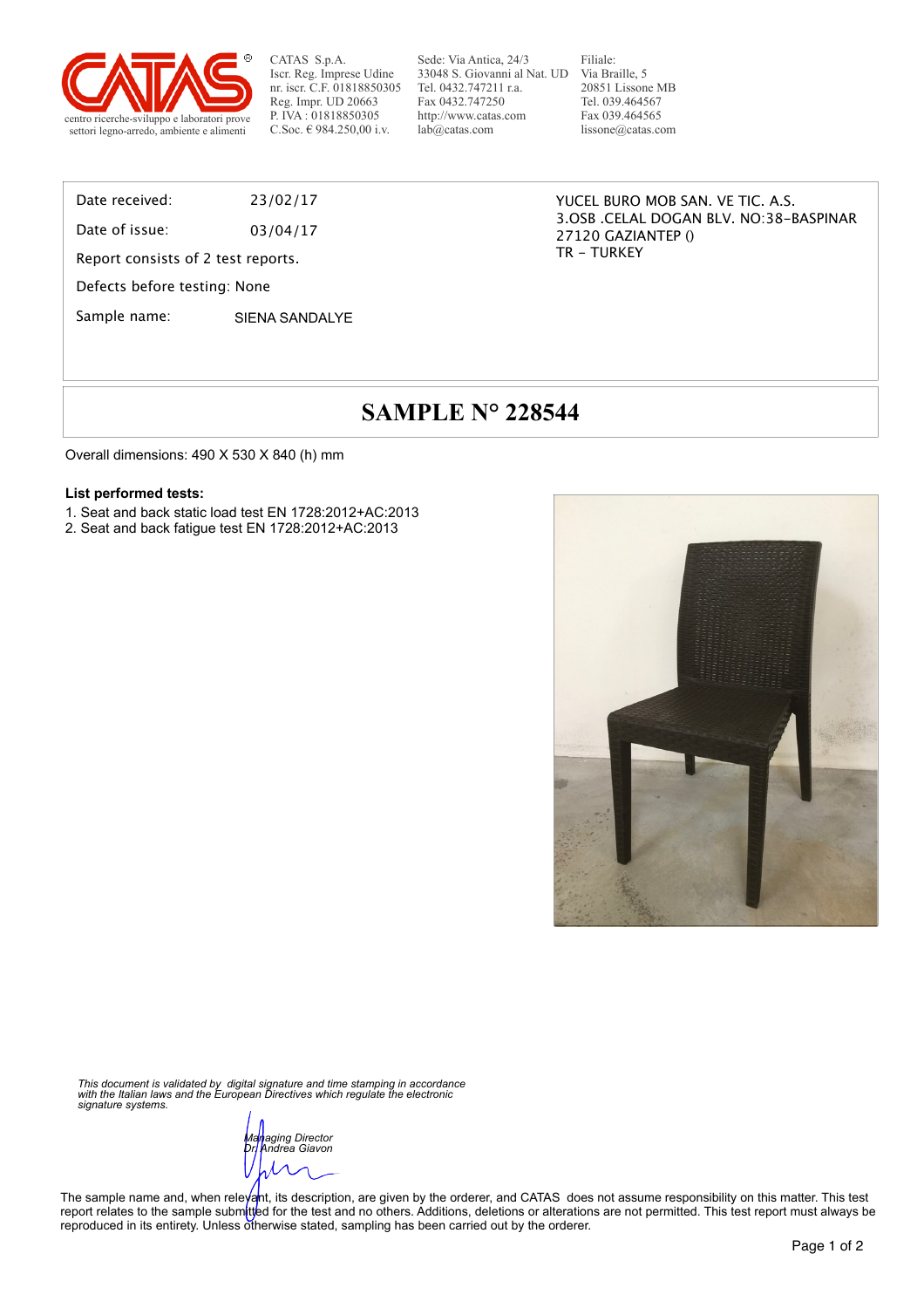

CATAS S.p.A. Iscr. Reg. Imprese Udine nr. iscr. C.F. 01818850305 Reg. Impr. UD 20663 P. IVA : 01818850305<br>C.Soc. € 984.250,00 i.v.

Sede: Via Antica, 24/3 33048 S. Giovanni al Nat. UD Via Braille, 5 Tel. 0432.747211 r.a. Fax 0432.747250 http://www.catas.com lab@catas.com

Filiale: 20851 Lissone MB Tel. 039.464567 Fax 039.464565 lissone@catas.com

## **SAMPLE N° 228544**

Date of issue: 03/04/17 Sample weight: Not determined

Sample name: SIENA SANDALYE





Side view **Rear view** Rear view Rear view Rear view



Bottom view

The sample name and, when relevant, its description, are given by the orderer, and CATAS does not assume responsibility on this matter. This test report relates to the sample submitted for the test and no others. Additions, deletions or alterations are not permitted. This test report must always be reproduced in its entirety. Unless otherwise stated, sampling has been carried out by the orderer.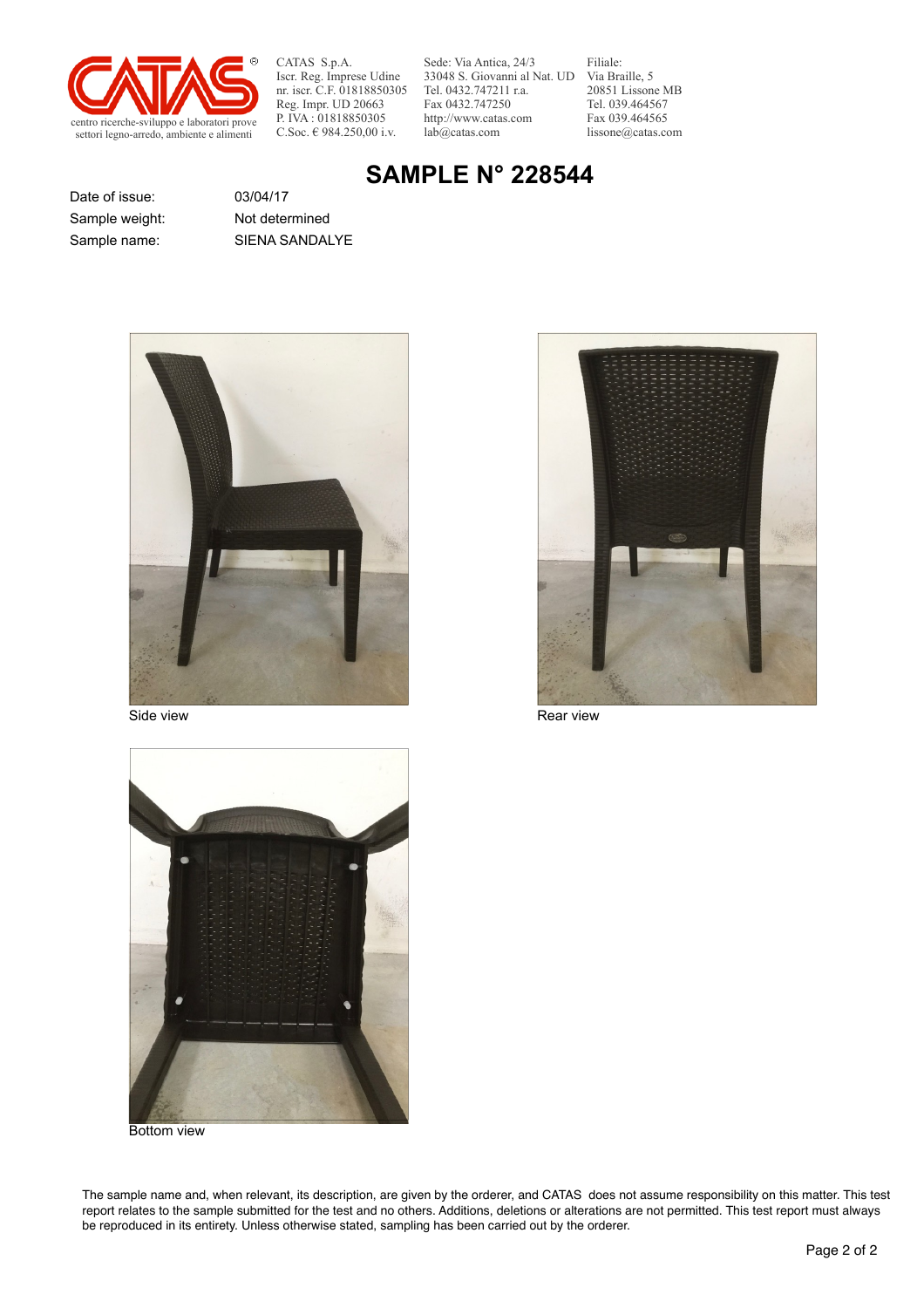

CATAS S.p.A. Iscr. Reg. Imprese Udine nr. iscr. C.F. 01818850305 Reg. Impr. UD 20663 P. IVA : 01818850305<br>C.Soc.  $\in$  984.250.00 i.v.

Sede: Via Antica, 24/3 33048 S. Giovanni al Nat. UD Via Braille, 5 Tel. 0432.747211 r.a. Fax 0432.747250 http://www.catas.com lab@catas.com

Filiale: 20851 Lissone MB Tel. 039.464567 Fax 039.464565 lissone@catas.com

TEST REPORT

228544 / 1

Date received: 23/02/17 Date of test: 21/03/17 Date of issue: 03/04/17

Sample name: SIENA SANDALYE



YUCEL BURO MOB SAN. VE TIC. A.S. 3.OSB .CELAL DOGAN BLV. NO:38-BASPINAR 27120 GAZIANTEP TR - TURKEY

## **Seat and back static load test EN 1728:2012+AC:2013**

Seat and back static load test, clause 6.4

Test results:

Seat front edge static load, clause 6.5

Note:

The test has been carried out according to table 2 of EN 581-2:2015, contract level.

*This document is validated by digital signature and time stamping in accordance with the Italian laws and the European Directives which regulate the electronic signature systems.* 

*Managing Director Dr. Andrea Giavon* 

The sample name and, when relevant, its description, are given by the orderer, and CATAS does not assume responsibility on this matter. This test report relates to the sample submitted for the test and no others. Additions, deletions or alterations are not permitted. This test report must always be reproduced in its entirety. Unless otherwise stated, sampling has been carried out by the orderer.